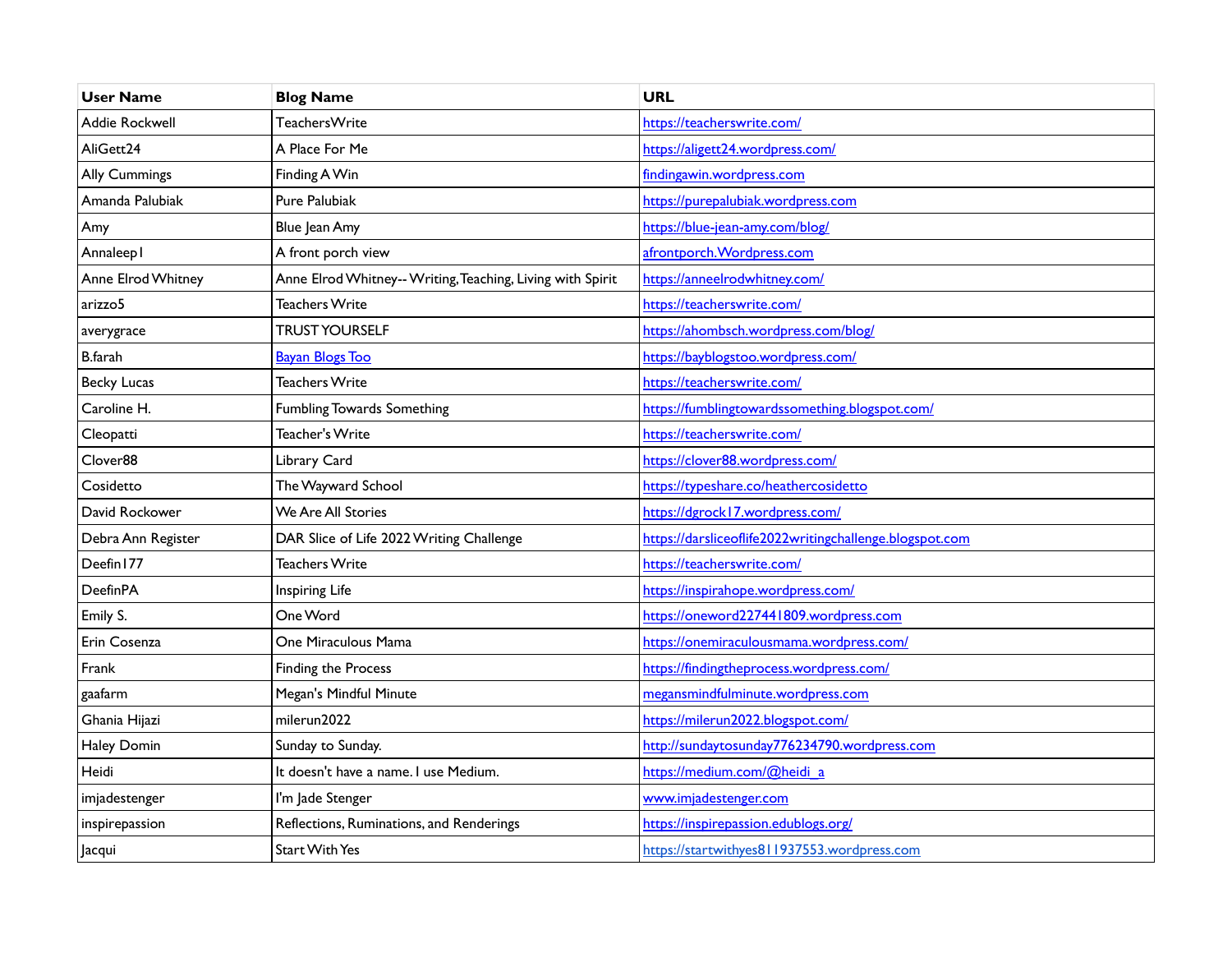| Jen A.         | Dare2Write                                     | https://jenniferabbey2.wixsite.com/website       |
|----------------|------------------------------------------------|--------------------------------------------------|
| Jessika        | Jessika's Slice of Life                        | https://jessikaslice.blogspot.com/               |
| <b>Jill228</b> | Deja vu                                        | http://dejavu514220682.wordpress.com             |
| <b>Jillfr</b>  | Jill FR's Blog                                 | http://jillfr.edublogs.org/                      |
| jlg3 I         | Seachicken's Slice of Life                     | https://jamieleeglass.wordpress.com/             |
| Joel /hō·ÉL/   | Middle aged middle child                       | https://middleagedmiddlechild.com/               |
| Katie Krzos    | Daily Dose of K8                               | https://dailydoseofk8.wordpress.com/             |
| kdoherty       | Writing to Lead                                | https://writingtolead.wordpress.com              |
| Kelsey W.      | Alive and Well(s)                              | https://wellsdailyblog.wordpress.com             |
| Kessick        | Teachers Write: Flying By the Seat of My Pants | https://wordpress.com/posts/my/teacherswrite.com |
| kfehrenbach    | Ginger in Charge                               | https://gingerincharge.wordpress.com             |
| Kim M.         | Kimmylou Writes                                | https://kimmylouwrites.wordpress.com/            |
| Lesley         | Momofboys75                                    | https://momofboys75.wordpress.com/               |
| Lil_kat04      | The Mount                                      | https://kass06604.wordpress.com/                 |
| Lisa Margaret  | Writing for Dahlias                            | https://writingfordahlias.wordpress.com/?p=9     |
| ljn5015        | Henderson in Hindsight                         | https://hendersoninhindsight.wordpress.com/      |
| Maddy          | Musing in the Middle                           | https://blogmusingsinthemiddle.wordpress.com     |
| Marnie         | Writing Teachers Who Write                     | https://writingteacherswhowrite.wordpress.com/   |
| mbnorrbom      | AuthorlingO                                    | https://authorlingo.wordpress.com/               |
| Melissa Odom   | B.Y.O.S.: Bring Your Own Sunshine              | http://byosbringyourownsunshine.wordpress.com    |
| Mer            | twelveminds                                    | https://twelveminds.wordpress.com                |
| Mona Towner    | Tales of an iCoach                             | http://www.talesofanicoach.com                   |
| mosbergerm     | Mariah's Mindset                               | https://mindfulormindlessmindset.wordpress.com/  |
| Mrs. G         | This Yogi Madre                                | https://www.thisyogimadre.com                    |
| <b>NoraP</b>   | Moon Dancer                                    | https://moonlife298747998.wordpress.com/         |
| <b>Ntitus</b>  | Becoming Comfortable with Uncomfortable        | https://titusthirdgrade.wordpress.com/           |
| NYOCW2022      | Steph's Scrap Quilts                           | Www.athousandfibersblog. Wordpress.com           |
| Rach Jane      | Rach Jane The Blog                             | https://rachjanetheblog.blogspot.com/            |
| Rachel P.      | Through My Eyes                                | https://lifeofa2ndyearteachercom.wordpress.com/  |
| RandomlyOrtiz  | <b>Teachers Write</b>                          | https://teacherswrite.com/                       |